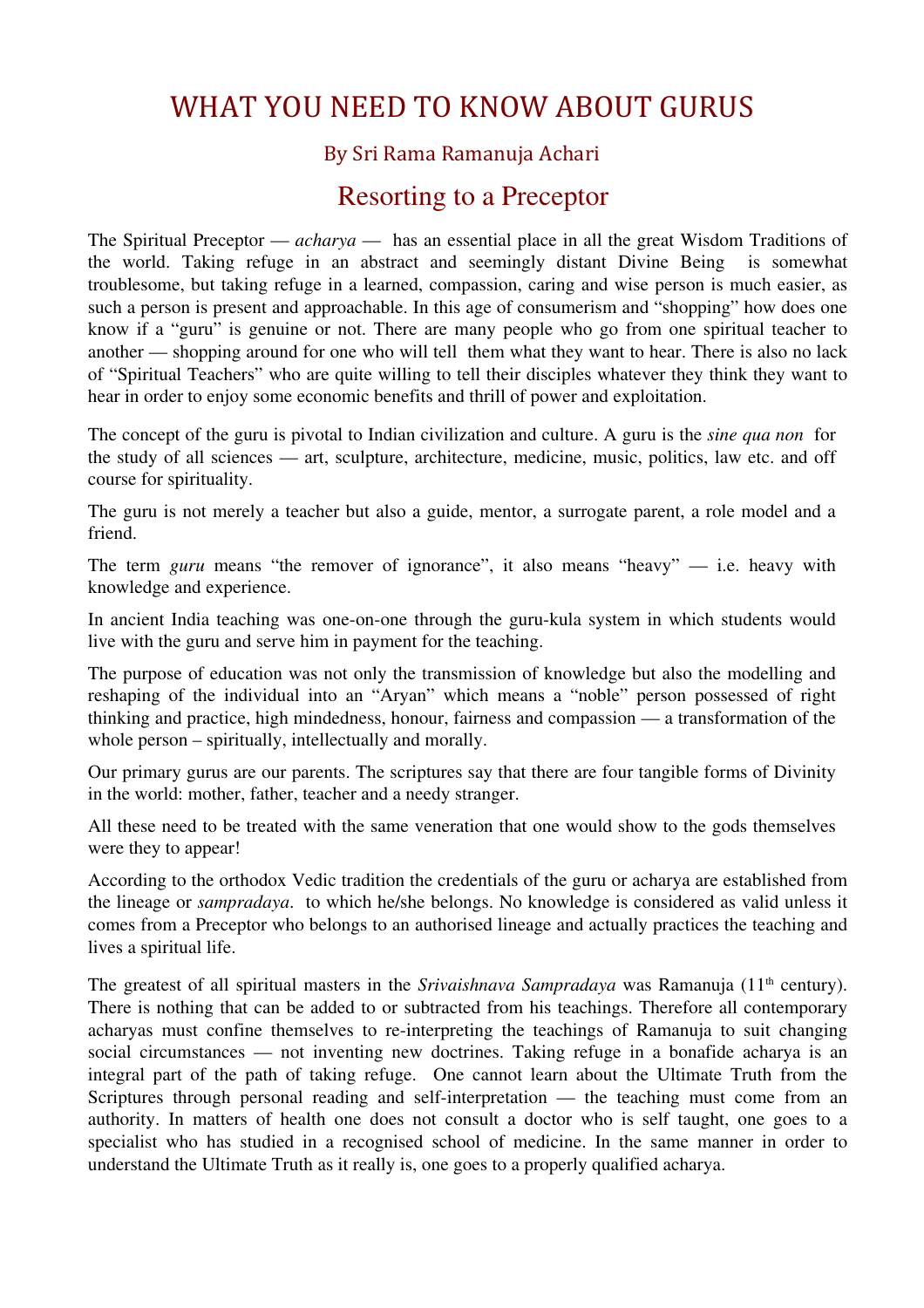## Definition of an acharya

The term acharya means *one-who-teaches-by-example* and according to the Pancharatra Agama all acharyas — must be possessed of the following qualities.

- 1. They must be strict followers of the Vedic tradition and therefore faultless in conduct.
- 2. They must have unflinching faith in God.
- 3. They must be free of egotism.
- 4. They must understand the three sacred mantras along with the esoteric meaning.
- 5. They must be able to explain the meaning of the Scriptures to others in a skilful manner.
- 6. They can be living as a householder pursuing the Four Aims but should be free of attachment.

The acharyas must be of unimpeachable conduct and above all, compassionate. The prospective disciple should observe and test them until convinced of their noble character, learning and compassion. The function of an acharya is to interpret and explain the teachings of the Scriptures in harmony with the teachings of the previous acharyas in the lineage (*Sampradaya*). The acharya is not permitted to formulate and transmit personal theories and indulge in arbitrary self-interpretation and speculation. All new commentaries (*bhashyas*) on the Scriptures are backed up with copious quotations from previous acharyas to prove that the present rendering is true, in spirit, to the original.

The acharya once chosen and accepted should not be treated as an ordinary person, but as a manifestation of the *Mercy of God.* The acharya is presumably a selfless person dedicated to helping others without any selfish motivation other than altruistic compassion for sentient beings. The acharya is a direct link between the spiritual spirant and the Lord, and as such deserves the highest respect and adoration. One should surrender completely to such an acharya because it is only in a spirit of humility that one can learn anything from another. As long as pride and ego have control over the mind one can never absorb or assimilate and practice the teachings. With selfdiscipline obtained from the service of the acharya one becomes fit for the practice of the dharma.

It is important to note that the Advaitic concept of the acharya taking on the balance of the disciple's karma has no place Srivaishnavism. In the philosophy of Advaita it is taught that there is no difference between the Guru and the disciple — they are one in essence — the difference is only imagined, but the Guru is more enlightened than the disciple. By initiating disciples the Guru takes on personal responsibility for their spiritual advancement. If the disciple succeeds the Guru is benefited, if the disciple fails the Guru is detrimented.

In Srivaishnavism the Guru and the disciple are separate entities united only in the service of the Divine. The Guru acts as an intermediary between the aspirant and God, the Guru links them together, the relationship is essentially between the aspirant and the Lord. The disciple surrenders to God through the Guru, but the surrender is not to the person of the Guru but to the Guru as the personification of the Grace of God. God himself accepts the aspirants and showers his Grace upon them and grants them Salvation. The Guru has no personal advantage or disadvantage in the spiritual progress of the disciple, nor should he ever think that is actually contributing to the emancipation of the disciple. Any such feelings on the part of an acharya are a violation of the three components of Surrender. .

## Categories of acharyas

The acharyas are described as belonging to one of two categories;

1. *anuvrtti-prasanna-acharya* — those who have to be sought out and persuaded with much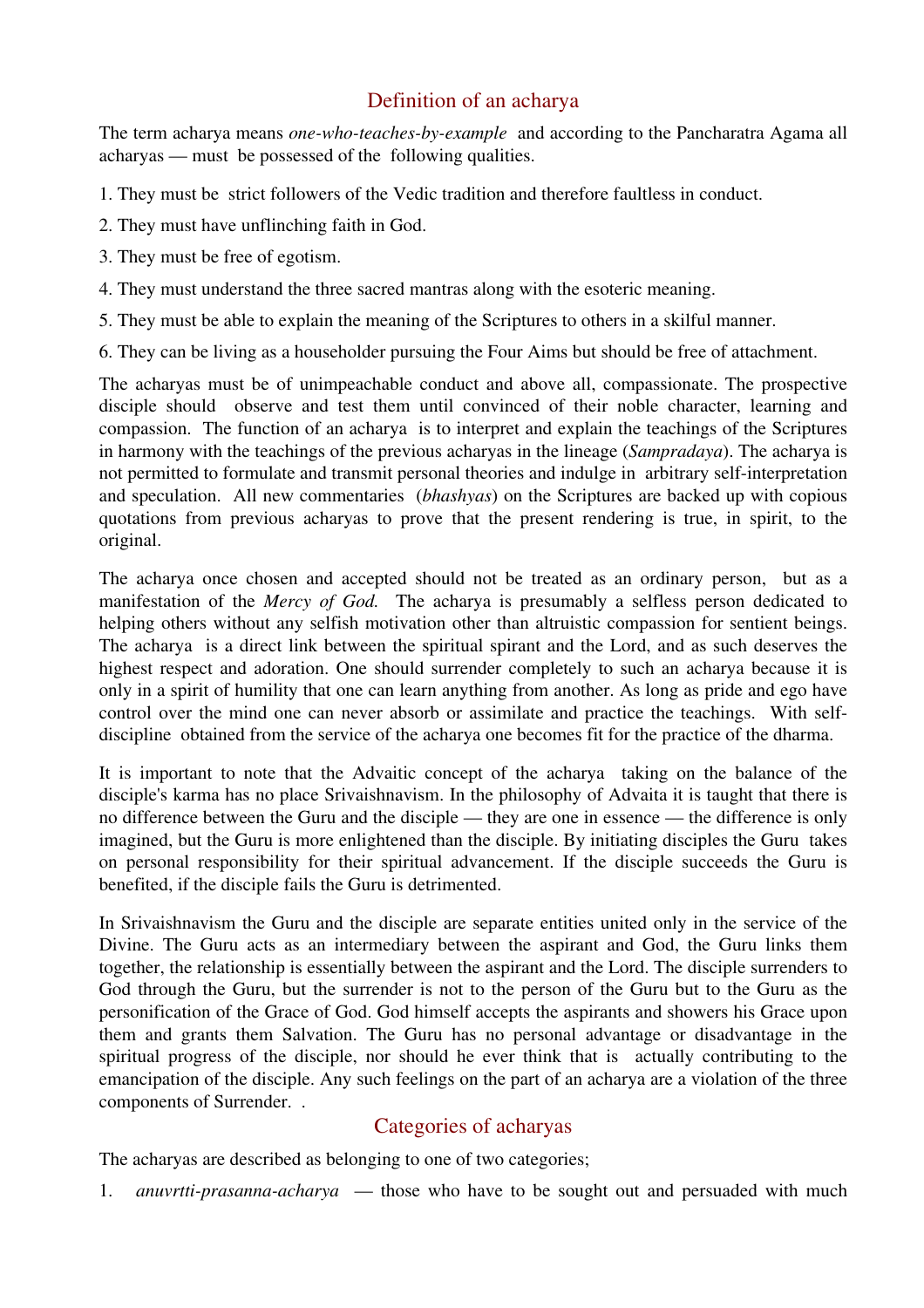perseverance to impart their knowledge. It is only after rigorous testing of the prospective disciples that they consent to teach. Most of the acharyas prior to Ramanuja were of this category.

2. *kripa-matra-prasanna-acharya* — these acharyas teach their disciples out of compassion for their plight as ignorant and lost Selves, and are constantly seeking an opportunity to impart their knowledge, and are willing to teach anyone who will but listen. Ramanuja and most of the acharyas who came after him are of this class.

# The Reprehensible Delusions of Preceptorship

Pillai Lokacharya (13th century) has described in his work *Srivachana Bhushan* (308 – 310) the three reprehensible delusions of preceptorship which must be avoided by the acharya at all costs. These are:—

1. The delusions of 'preceptorship' — thinking of oneself as *the* preceptor — an acharya should think of himself as simply a *conduit* of the Lord's Grace and never as a teacher of sacred lore, this awareness prevents the acharya from developing the egotistical notion of being a great and learned person and having custodianship of spiritual knowledge.

2. The delusions about the role of the disciple — thinking of the disciple as *one's* own personal adherent — the disciple should rather be thought of as a *co-disciple* of the same param acharya. Thus the acharya avoids the potential for exploitation inherent in the relationship.

3. The delusions arising from the process of instruction are of four categories:

- a. seeking to gain financially from the tuition fees.
- b. the delusion that one is actually facilitating the liberation of the disciple.
- c. the delusion that one is assisting the Lord in his salvific agenda.
- d. seeking or expecting social companionship or service from disciples.

#### The obtaining of an Acharya.

In the wisdom tradition of the East it is axiomatic that the acharya will only come when the disciple is ready. In order to obtain such an acharya, the following 6 factors must be present in the aspirant:

- 1. Love of God
- 2. Freedom from animosity to any sentient being
- 3. Perpetual advancement towards the goal
- 4. Providential merit (good karma)
- 5. Frequent association with spiritually inclined people.
- 6. Divine Grace

When these factor are present then the acharya certainly appears in order to mediate the act of Surrender The acharya then delivers the teachings by means of the three wisdom tools.

#### The three Wisdom Tools.

1. *sravana* — listening attentively to the teaching. One must attend lectures and discourses and listen attentively to the teachings of the Acharyas. Fifteen minutes of attentive listening can be more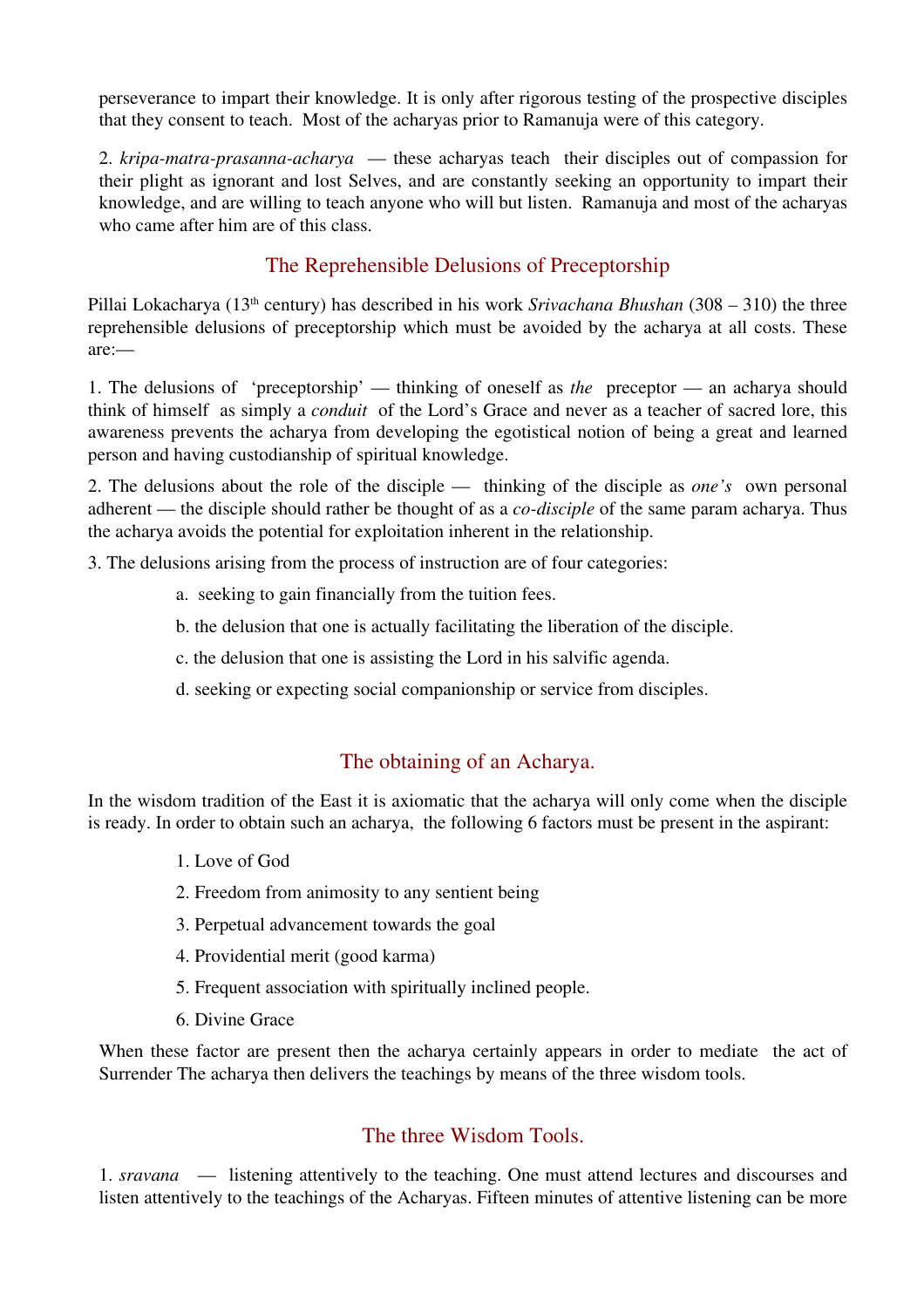valuable than reading stacks of books!

2. *manana* — reflecting upon the doctrines. One must reflect at great length upon the teachings using reason and logic to understand them from all angles. Any teaching which one does not understand should immediately be clarified from the acharya, repeated questioning is the way to understanding and wisdom.

3. *nididhyasana* — meditation upon the teaching, assimilating it and making it part of one's life. This is the difference between knowledge and realisation. Knowing all the facts is not sufficient, one must *realise* and *apply* the teachings in every aspect of one's daily life. Knowledge without practice is useless and a burden, like a donkey carrying a load of sandal wood. The donkey can appreciate the weight but not the fragrance!

The great Law-giver Manu has said;

The one who uses reason  $\&$  logic; which does not contradict the Veda, to investigate the teachings of the sages on Dharma — he alone and no one else truly knows. (Manu 12;06)

There should be no passive learning or blind acceptance of teachings and doctrines. In the Vedic tradition the student who constantly questions, inquires, argues logically and thinks deeply is the one who is praised. Ramanuja himself often differed in opinion from his teachers and debated with them on many issues. Learning is stressed above all else and the greatest gift is the gift of knowledge. Learning is the cause of brahminhood and even Manu says that a brahmin devoid of learning is not a brahmin.

#### Disciples — Shishyas

According to the Agama disciples are divided into four categories;

1. *samanya shishyas* — ordinary disciples who receive the five sacraments (pañcasamskara) and have suitable faith in the Lord and the acharya and render some sort of service when called upon to do so, but do not study the philosophy or doctrines of the faith — usually due to lack of ability to do so.

2. *putrakas* — spiritual aspirants who receive the sacraments and then apply themselves to the study of the philosophy and teachings of the acharyas and the Alvars. They usually remain with the acharya and are like his sons.

3. *sadhakas* — These are disciples that have undergone the Tantric initiation and are actively engaged in meditation and the worship of a particular deity. They are entitled to officiate at all kinds of ceremonies and rituals including temple worship.

4. *acharyas* — These are very advanced disciples who are qualified to teach and interpret the sacred literature and the mantras. They are the elders of the Sampradaya and are entitled to initiate others.

## Characteristics of a Disciple (SVB 321)

The characteristics of a sincere and worthy disciple are as follows;—

- Desists from all aims other than spiritual practice and devotional service.
- $\bullet$  Is eager to adopt spiritual practice and discipline.
- Feels oppressed by Samsara (worldly life) and is eager to be liberated from it.
- $\div$  Is humble and respectful.
- $\div$  Is free from envy.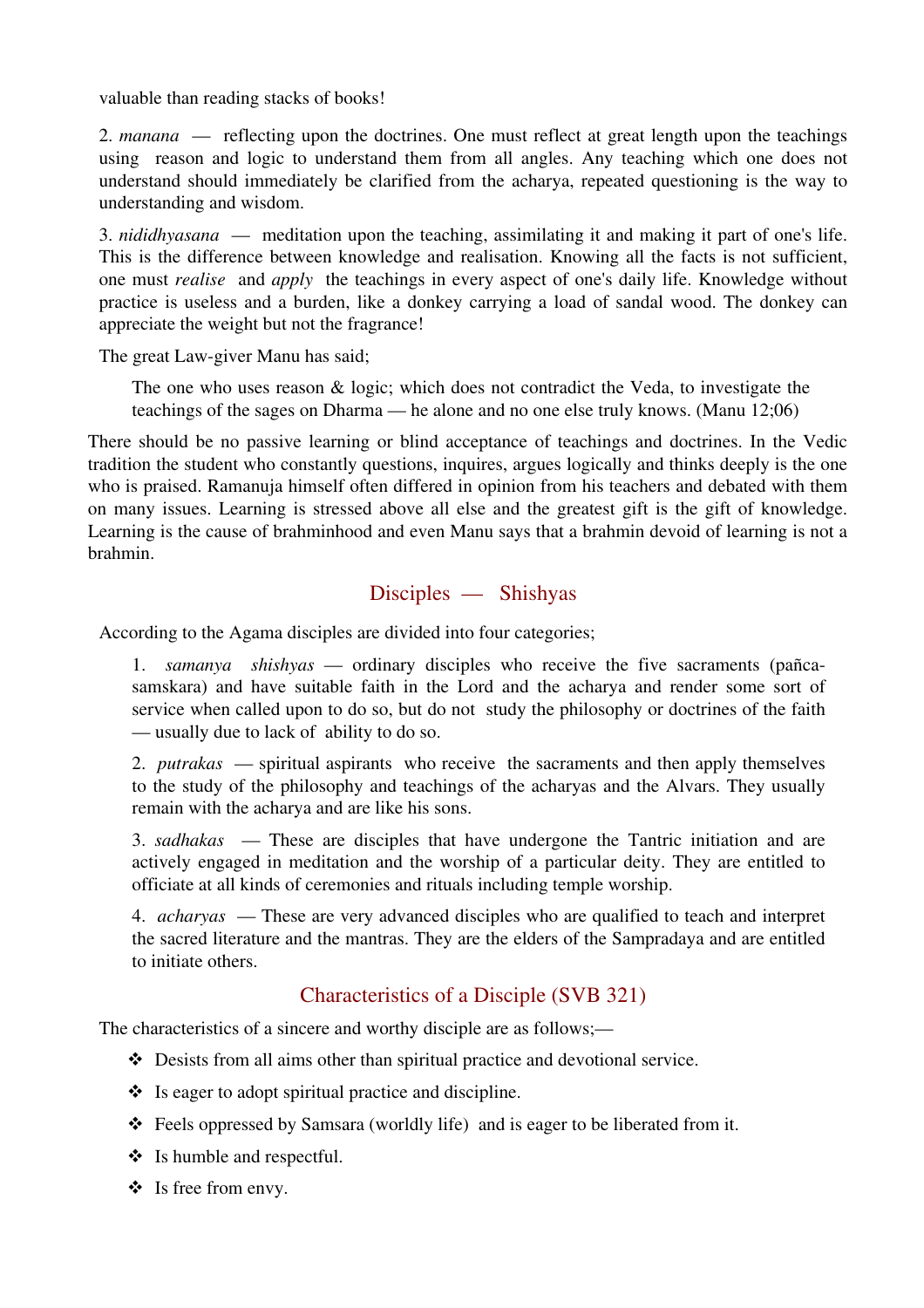# The Principles of Discipleship

The general principles of discipline which all disciples should try to practice are as follows;— They should:

- $\div$  follow the way of the previous acharyas.
- not discuss the merits or demerits of others.
- $\triangleleft$  take no interest whatsoever in assessing the defects and errors of others.
- $\bullet$  constantly reflect upon their personal imperfections and shortcomings.
- $\triangleleft$  do everything possible to remain free of confusion, and should apply themselves vigorously to further study.
- constantly be aware of and acknowledge the quality of the Lord's protection.
- never show disrespect to the acharya, to the sacred mantras or to the sacred icons.

# The Disciplic Contract (SVB 326 – 346)

According to Pillai Lokacharya the guru and disciple must demonstrate a mutual beneficial and affectionate relationship.

The disciple should be committed to ensuring the physical and material wellbeing of the guru.

The guru should be committed to teaching, instructing and guiding the disciple in his/her spiritual practice and the unfolding of the inherent spiritual qualities which are — knowledge, firm resolve, universal compassion, good conduct and service.

The acharya should never display anger towards the disciples, the disciples should never offend the acharya.

Both acharya and disciple have the right to mutually reprimand each other at any time. But this criticism must be constructive and done in private – the faults of either should never be revealed in public to others.

The disciple should never give personal property to the guru neither should the guru request such property.

## Attitude towards a Guru

Traditionally a guru is either a family guru or one can choose a guru.

 Once chosen a guru should be treated with the utmost veneration and respect, and one is required to submit totally to the teaching and the transformative guidance of the guru.

But unfortunately this submissive dynamic can lead to excesses and exploitation by gurus especially within the realm of spirituality.

All of these exploitative situations could be remedied by understanding the authentic Hindu cultural attitudes towards this venerable institution.

Before accepting and committing oneself to a guru one must first do some market research — only after you have satisfied yourself that the prospective guru is the genuine article and can deliver the product should you submit to the didactic process.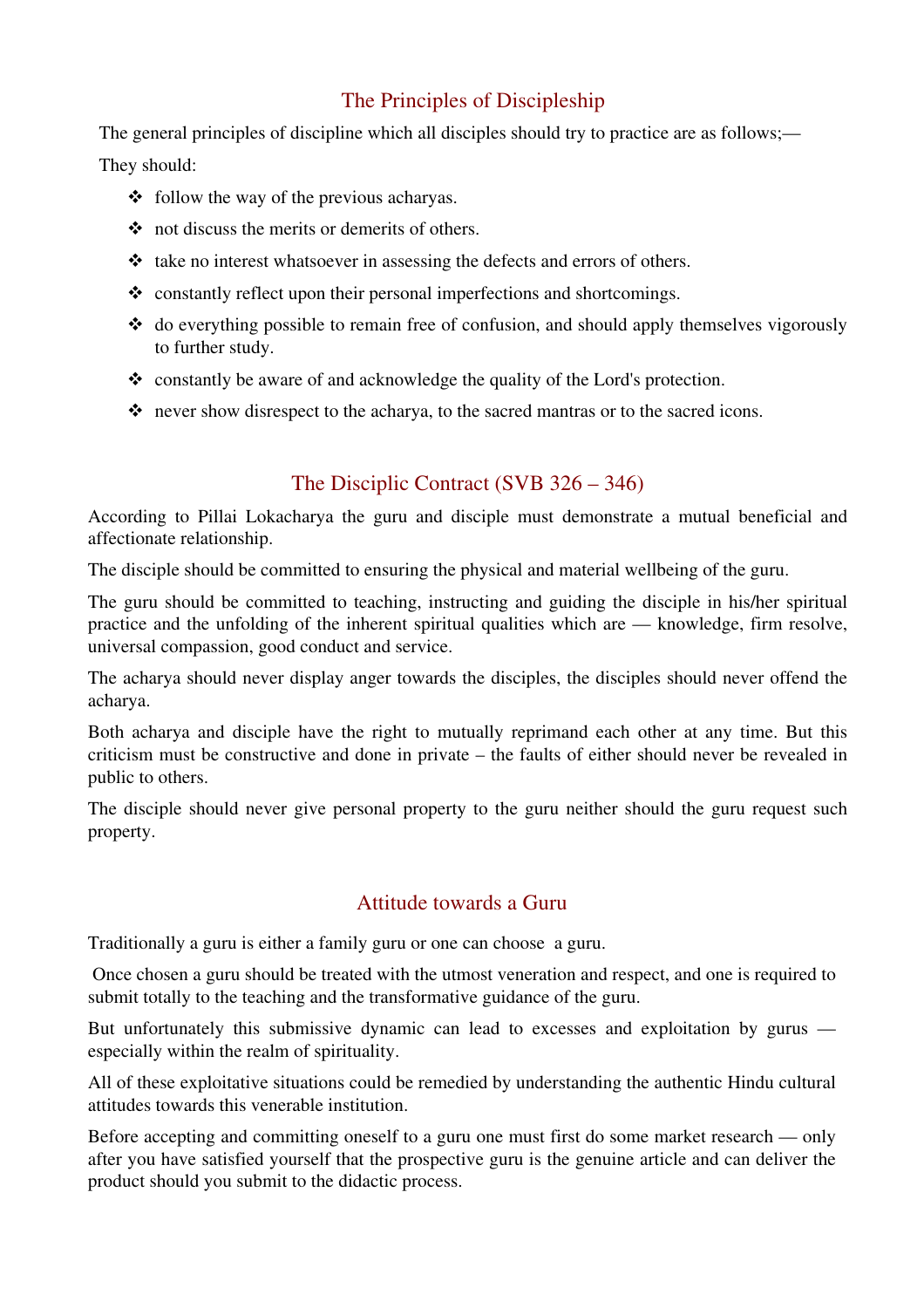Firstly the guru should possess three major qualifications to be considered:

*Ajnana gahanaloka surya somagni murtaye Dukha trayagni santapa tasmai sri murtaye namah*

*I salute the guru who, in the work enveloped by the darkness of ignorance is the form of the sun, moon and fire.*

*Surya (Sun)* — have knowledge and wisdom and the ability to disperse the darkness of ignorance and to enlighten.

*Soma (Moon)* — nurturing and protecting.

*Agni* (Fire)— the power to motivate and correct through disciplinary measures and to transmit the teachings and to transform the disciple.

#### Testing a Guru

#### 1. The lineage.

The guru should belong to a recognised lineage (*sampradaya*) and be part of an authentic transmission (*parampara*). This can easily be done by "googling" the guru or simply by asking him (or her) what their lineage is or who their guru was. This question is a culturally valid question and one should not feel shy about doing so.

2. The level of knowledge of the guru.

This is difficult because to ascertain the level of knowledge one needs to have some grounding in the Dharma. Generally one should check if the guru encourages questions or not and if questions are answered satisfactorily.

3. The ability to teach and transmit.

A guru may have the knowledge and all the qualifications but be unable to teach effectively. The purpose of the guru-disciple relationship is to instruct, educate and transform the disciple (shishya) if the guru is technically unable to do this then there is no point to the relationship.

4. If the teacher "embodies" the teachings.

The guru must be an exemplar of the Dharma and must embody the teachings and be a good role-model. They should be teaching by example — this is the meaning of the term *acharya*.

5. The effect on disciples and followers.

One should observe the behaviour and inter-personal dynamic of the disciples and followers and note if they are in concord with the Dharma teachings delivered by the guru.

Likewise the disciple is also tested by the guru to ascertain whether he/she is a fit person to receive the transmission.

# **Initiation**

Once the guru and disciple have past the test and been mutually accepted their relationship is formally confirmed through a rite of initiation or DIKSHA.

One should then engage proactively in the disciplic process which is described in the Gita:—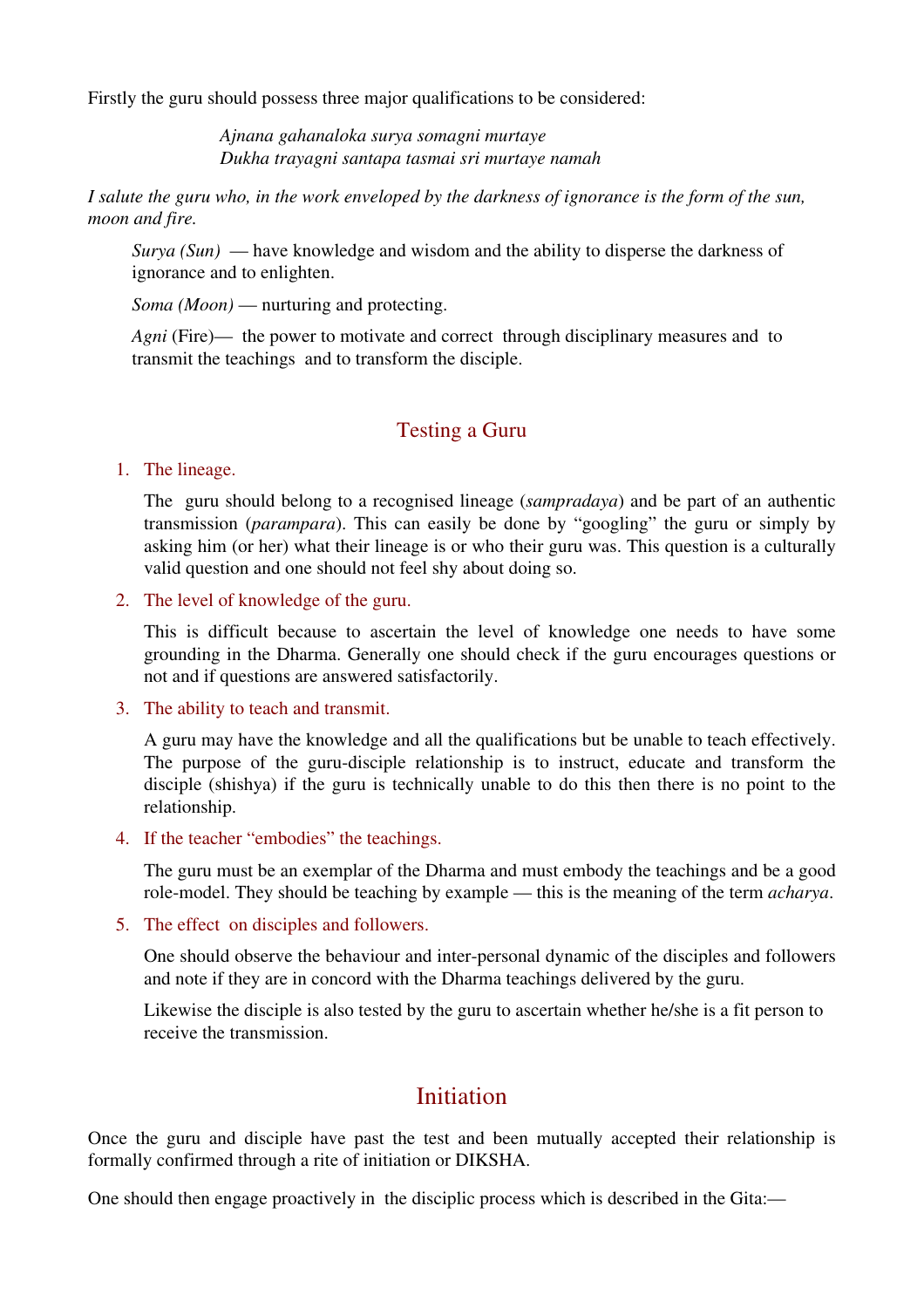- *Pranipatena* by submission and prostration
- *Pari-prashnena* by intensive questioning and debate.
- *Sevaya* by service or securing the material welfare of the guru.

### The teaching itself.

The teaching itself should be submitted to scrutiny as well and in order for a spiritual teaching or ideology to be valid it must fulfil 3 conditions: —

- 1. *Satyam* it must be intellectually satisfying and must be able to stand up to criticsm and logical scrutiny.
- 2. *Sivam* it must be universally beneficial, have an all-inclusive ethic and be directed at the well-being of all sentient creatures
- 3. *Sundaram* it must have an aesthetic component promoting all forms of beauty, music, art, architecture, and dance etc.

The outcome must be *Shanti* — personal as well as world peace.

#### The Authority of the Acharyas

Many Srivaishnavas resort to the "opinions" and "rulings" of a nebulous group "acharyas" as if they were, a united, congruous, and harmonious band of divine beings and like the Catholic Pope "infallible". Yet we know that the "acharyas" were many – Ramanuja appointed 700 *simhasanadhipatis*. (We hear nothing about the 300 women teachers that he also appointed!). All these men (and women) were very much human beings with a disposition that is natural to the species. They often disagreed in their views and many learned acharyas wrote complex polemic works refuting each others arguments. Hence we have the classical Vadagalai/Tengalai divide and the 18 points of doctrinal dispute – which are still not resolved till this day! There is no Srivaishnava "pope" and no unitary body issuing "fatwas" – each and every acharya and matham is independent and can make up their own minds on doctrinal points and matters of interpretation. If you approach three acharyas today on any major issue you will probably have at least two opinions. (Please note that there is often also bitter rivalry between acharyas of the same faction!).

When such be the case, it is important to understand that the acharya is a guide and counsellor on the spiritual path — a spiritual coach, and the one that formally establishes our connection with Sriman Narayana — a connection which was never lost and is irrevocable, perpetual and natural – one is advised to choose a personal acharya and after testing him (or her) to ensure that what is taught is:—

- (a) in the spirit of Ramanuja's teachings,
- (b) is reasonable and practicable and
- (c) benefits all beings

— one should then surrender to the guidance and teachings of such a person.

To invoke the tired phrase:— "our acharyas have said ........" — is vague, general and unhelpful and ultimately a cop-out from actually using our intelligence.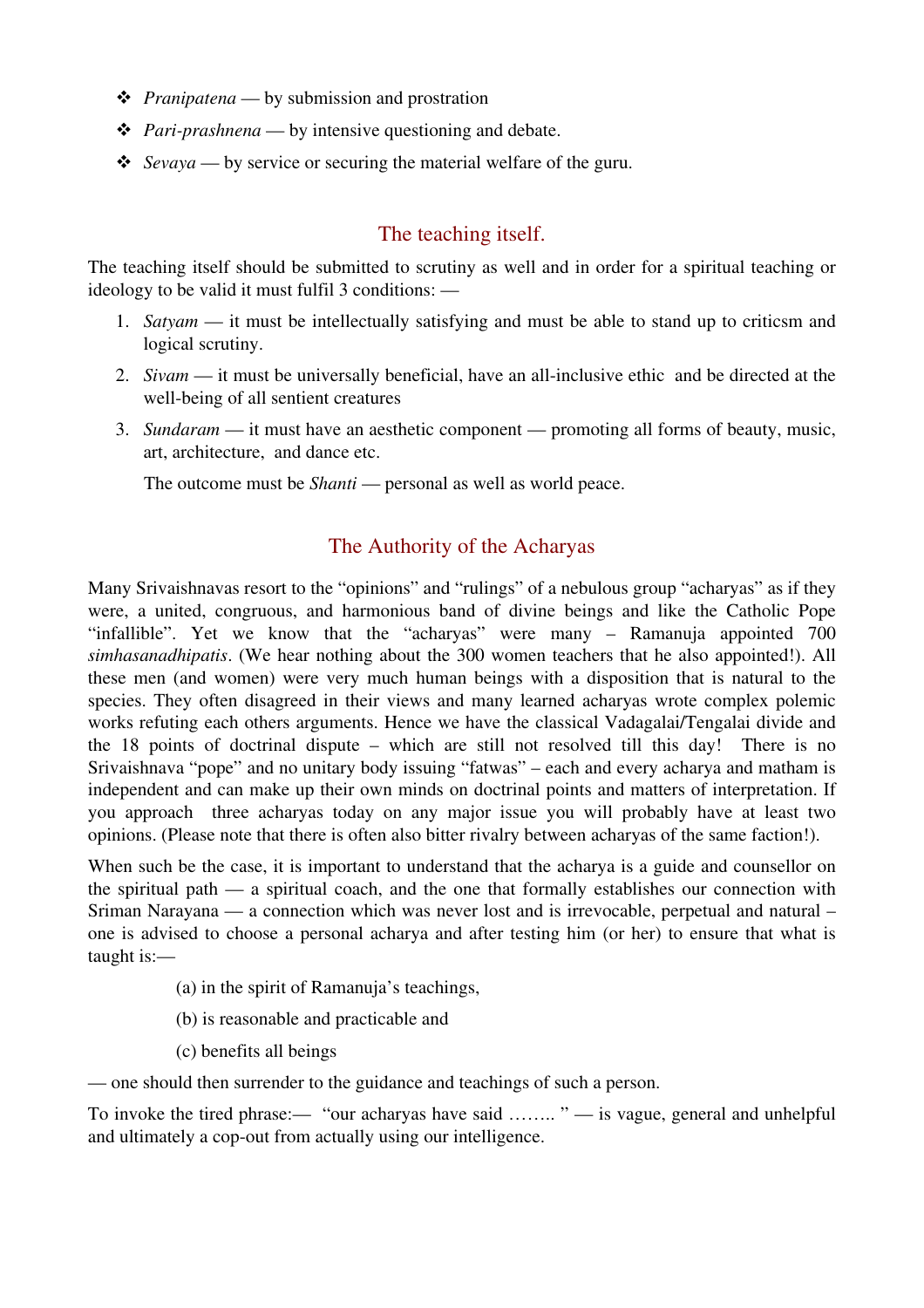# Who is a Guru? The Traditional, Scriptural View

#### *by Nitin Goel*

The science of spirituality is all about knowing one's own self. However, this can never be known in any of the normal ways through which we gain knowledge of worldly subjects. To learn and experience this science, we need to be graced with the blessings of both - guru and God. There is nothing surprising in this. We all know that to qualify in any field of knowledge, we require the guidance of an experienced person who is already qualified in that particular field. Whether it is a doctor, a lawyer or a businessman, all follow this line of action only. Krishna says in the Bhagavad Gita:

"It is only one amongst thousands of people who strives for spiritual salvation. Even amongst such seekers, it is only the rare person who gets to know me correctly." (7.3)

This is God's own voice, which makes it clear that it is not easy to gain such a knowledge. Due to our deep-rooted ignorance, there is a wide gap between what we believe ourselves to be and what we actually are. Therefore, the guiding hand of a guru is both necessary and sufficient for progress on the spiritual path.

Some intelligent fools of today do not accept this, rather they oppose it. They are not correct. However intelligent a person may be, it is impossible for him to study the scriptures and experience their essence on his own. Therefore, even one who knows the scriptures should not search for the science of salvation (Brahma-jnana) independently. He should proceed to a qualified guru to receive the same.

The Chandogya Upanishad says:

'Only the knowledge received from a teacher  $(Acharva)$  leads one to the goal.'  $(4.9.3)$ 

'The one who has a teacher will know the truth.'  $(6.14.2)$ 

The alphabets making up the word guru itself signify its meaning. 'Gu' means the darkness of ignorance and 'ru' indicates the one who destroys; therefore, the one who removes our ignorance (about our true selves) is our guru.

#### The Oualities of a Guru:

What are the qualities in a guru which make us seek the science of salvation from him? How should we approach such a guru? It is the scriptures themselves which answer this question:

'With sacrificial wood in hands, one should approach a guru, who is both a 'Shrotriya' and 'Brahmanishtha'. (Mundaka Upanishad 1.2.12)

Here the first adjective describing an ideal guru is *'Shrotriya'*. It means a person who has not only studied, but also lives and acts according to the scriptures (Shruti). *'Brahmanishtha'* means one whose mind is always fixed on the Supreme God (Brahman). There are many who possess only one of these qualities. However, the ideal guru is one who has both; i.e., these two qualities need to be present together in a person for him to qualify as a guru. Such a teacher knows the traditional meaning of the scriptures and therefore does not interpret them according to his own free will. Due to his following the unbroken tradition of our ancient sages, there is no contradiction in his teachings. From his explanations the students not only get answers to all their queries - asked or unasked, but their doubts too get dissolved. If the guru is not a Brahmanishtha, then his discourses are but mere rote, like that of a parrot. Each student harbors different queries and doubts depending on h is/her background and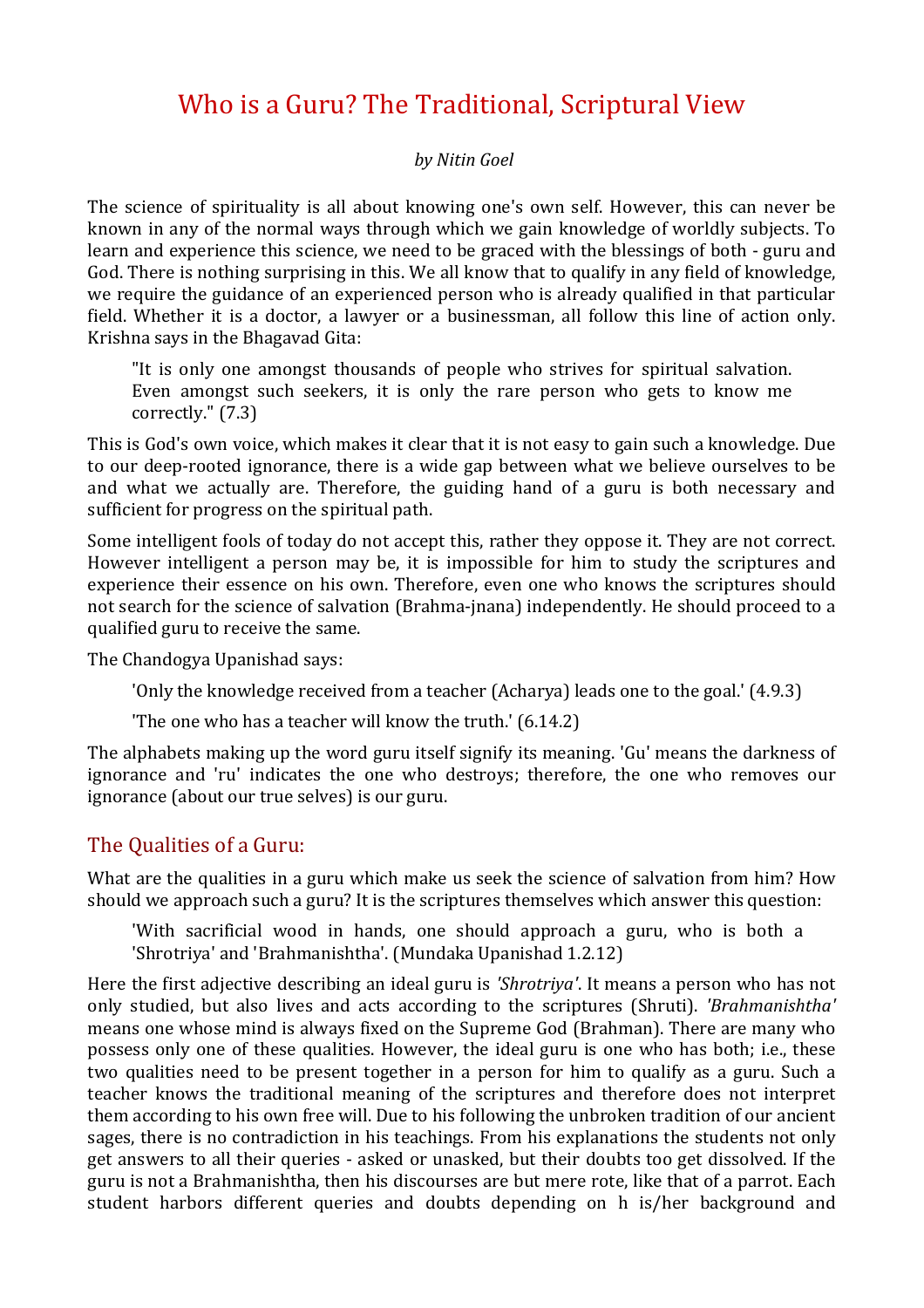Samskaras. Suitable answers to such a variety of questions can come only from the reservoir of experience, not from books. Therefore, it is said in the Gita:

'Knowledge will be given to you by those who are knowledgeable and have seen the Truth.' (4.34)

Here knowledgeable means one having the knowledge of the scriptures. Seer of Truth (Tattva-*Darshi*) means one who has realized the 'Truth' as it actually is. It is only the teachings of such a teacher that can take one to the desired goal and not that of others.

Such a self-satisfied guru is always happy and content. In the Chandogya Upanishad such a person is addressed as '*Saumya'*. *Saumya* means calm and soothing like the moon (Soma). Not only this, such a guru is so compassionate that he reveals all he knows to his deserving students without keeping anything secret. The knower of God, such a guru is but God himself. Therefore we need to have complete faith in him. In fact, the scriptures also emphasize that it is the duty of such a guru to impart knowledge to his deserving students:

'To the peaceful student who has won over his senses, the wise guru should disclose the essential knowledge which will reveal the Supreme God.' (Mundaka Upanishad 1.2.13)

The Great Shankaracharya says:

'A knowledgeable guru should definitely impart knowledge to the worthy pupil who has approached him in the correct manner.' (Commentary on the Prashna Upanishad 6.1)

#### How to Obtain and Serve a Guru:

The primary reason why we are unable to obtain a guru like this is our inability to understand that there is no other path to Moksha than the one delineated in the scriptures. The Shvetashvatara Upanishad says: 'There is no other path to liberation'  $(3.8)$ . Only the one free from this delusion is a fit vehicle for obtaining a guru through the grace of God. Indeed, obtaining a guru is the clearest manifestation of God's grace in our life.

The scriptures inform us how we have to serve and venerate the guru. We should offer him the wood used in Vedic Sacrifices (*samidha*). This wood is a representative of karma. The one searching for Moksha recognizes that performing karma does not serve any purpose for him. He wants to receive the fire of knowledge from his guru, which will burn down all his karma, symbolized by the wood. This is why he carries to the guru this piece of wood. Lord Krishna says:—

"Like fire consumes wood, so does the fire of knowledge burn down all karma." (Bhagavad Gita 4.37)

The Puranas and histories (Itihasa) are full of instructions informing us how we have to act towards the guru with fear, devotion and humility. Not only that, the Gita also tells us how to approach our guru for removing our doubts:

"You should gain knowledge by prostrating before your guru, asking sincere questions for clearing your doubts, and by serving him" (Bhagavad Gita 4.34).

The Manu Smriti elaborates on the method of prostrating before the guru:

The guru's feet should be touched with hands crossed, *i.e.*, the right hand should touch the right leg and the left hand should touch the left (2.72).

Here prostration indicates complete surrender on part of the seeker. Such an act is known as